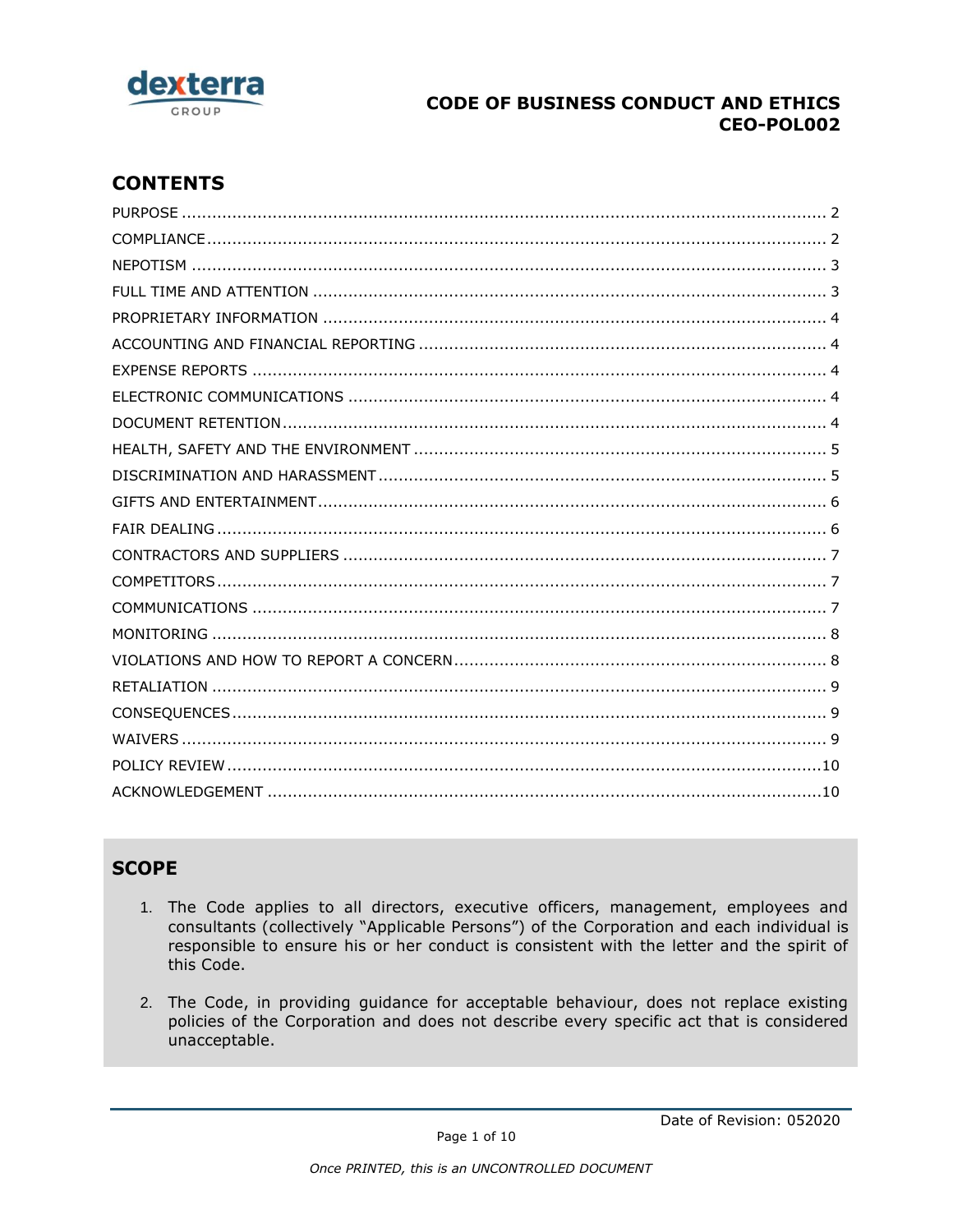

### <span id="page-1-0"></span>**PURPOSE**

- 3. The purpose of the Code of Business Conduct and Ethics (the "**Code**") for Dexterra Group Inc. (the "**Corporation**") is to provide written conduct guidelines designed to promote integrity and deter wrongdoing, protect the Corporation's business and reputation, protect the Corporation from financial loss and legal liability, and address:
	- (a) compliance with applicable laws, regulations, stock exchange requirements and governance requirements adopted by the Corporation in all jurisdictions where the Corporation carries on business;
	- (b) conflicts of interest including transactions and agreements in which directors or executive officers (as defined in National Instrument 51-102) have a material interest;
	- (c) protection and proper use of corporate assets and opportunities;
	- (d) confidentiality of corporate information;
	- (e) fair dealing with securityholders, customers, suppliers, competitors and employees; and
	- (f) reporting of illegal and unethical behaviour.

#### <span id="page-1-1"></span>**COMPLIANCE**

- 4. All Applicable Persons of the Corporation are required, in the discharge of their duties and while on or using the property of the Corporation, to comply with all laws, regulations, policies of applicable exchanges and governance policies adopted by the Corporation which are applicable to the Corporation and the individual in all of the jurisdictions where the Corporation carries on business and where the individual is carrying out duties on behalf of the Corporation.
- 5. Applicable Persons shall comply with all of the Corporation's policies, including, the Corporation's Insider Trading Policy with respect to buying or selling shares of the Corporation.
- 6. Each director or executive officer of the Corporation who has a material interest of any kind in any existing or proposed transaction or agreement with the Corporation is required to abide by the disclosure requirements set out in section 120 of the Business Corporations Act (Alberta) (the "**ABCA**") including by taking the following steps:

(a) disclosing the nature and extent of his or her interest to the board of directors of the Corporation (the "**Board**") at the meeting at which a proposed contract or transaction in which the director or executive officer has an interest is first considered or at the first meeting after the director or executive officer becomes interested;

(b) upon the request of the Board once advised of the conflict, excusing him or herself from all Board or Committee deliberations in respect of the existing or proposed transaction or agreement;

(c) abstaining from voting in respect of the existing or proposed transaction or agreement

Date of Revision: 052020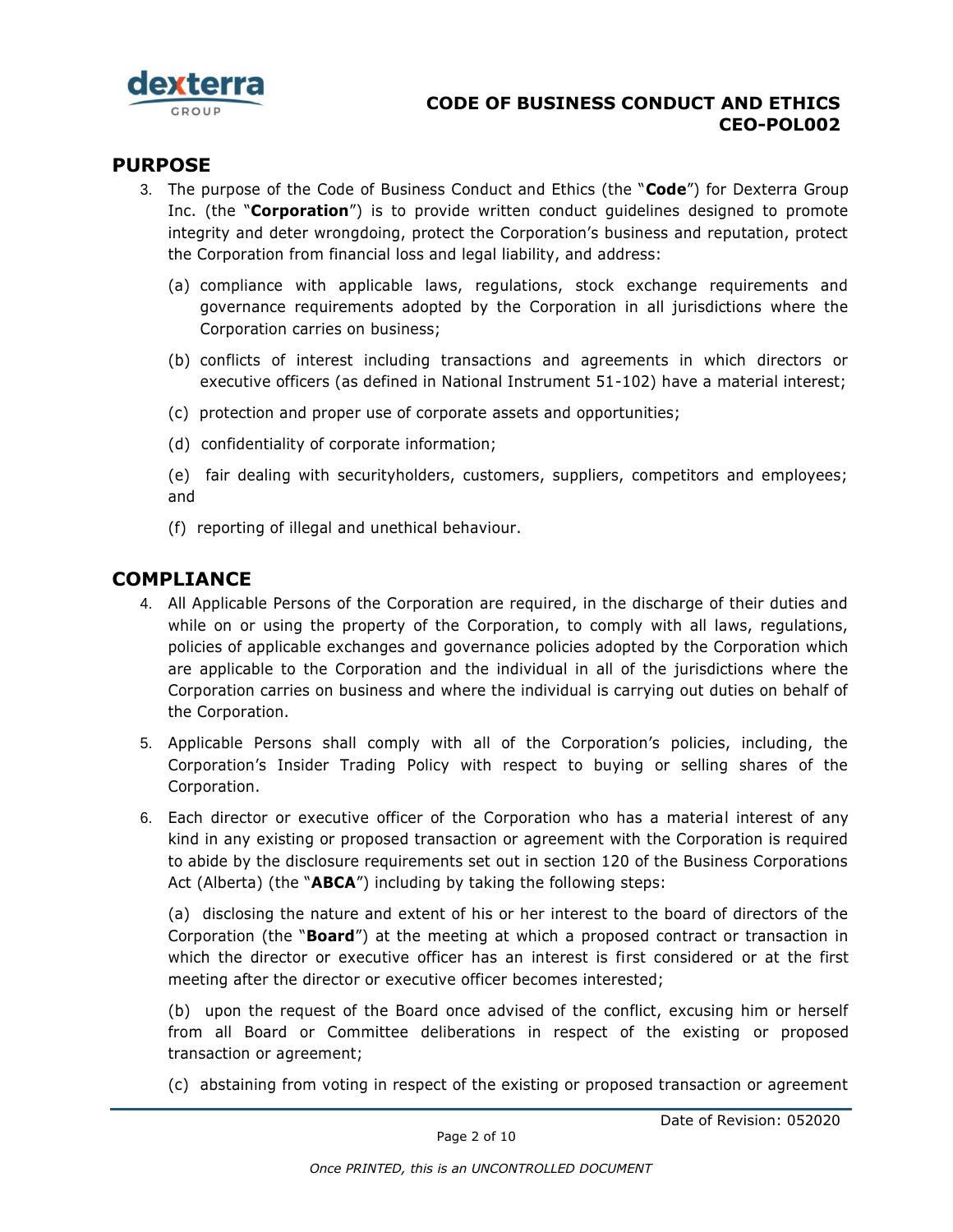

in which the director or officer has a material interest; and

- (d) abiding by all of the requirements set out in section 120 of the ABCA.
- 7. Applicable Persons are not permitted to take steps contrary to the best interests of the Corporation and may not:
	- (a) use the Corporation's property for his or her own material benefit;
	- (b) influence the Corporation's contractors, consultants or advisors for his or her personal gain;

(c) recommend decisions for the Corporation that materially benefit the employee, his or her family members, friends, or other business interests;

(d) personally act on business opportunities presented to the Corporation;

(e) own more than a 5% interest in any entity that sells supplies, furnishes services or otherwise engages in business with the Corporation without first advising the Chief Financial Officer of the Corporation and obtaining the approval of the Corporate Governance and Compensation Committee;

(f) own more than a 5% interest in any entity that is a competitor of the Corporation without first advising the Chief Financial Officer of the Corporation and obtaining the approval of the Corporate Governance and Compensation Committee; and

(g) serve on the Board of an entity that is a competitor of the Corporation without first advising the Chief Financial Officer of the Corporation and obtaining the approval of the Corporate Governance and Compensation Committee.

8. Prior to acknowledging compliance with the Code, and at any time when a conflict arises, Applicable Persons are required to report in writing their existing or potential conflicts of interest to the Chief Financial Officer of the Corporation.

#### <span id="page-2-0"></span>**NEPOTISM**

9. The Corporation permits the engagement of an Applicable Person's spouse, parents, children and other family members provided such employment is in the best interests of the Corporation. Hiring decisions are made strictly on the basis of individual qualifications and family members shall not report to each other.

### <span id="page-2-1"></span>**FULL TIME AND ATTENTION**

10. During business hours, Applicable Persons of the Corporation are required to devote their full time and attention to the Corporation and no outside activities, business or secondary employment is permitted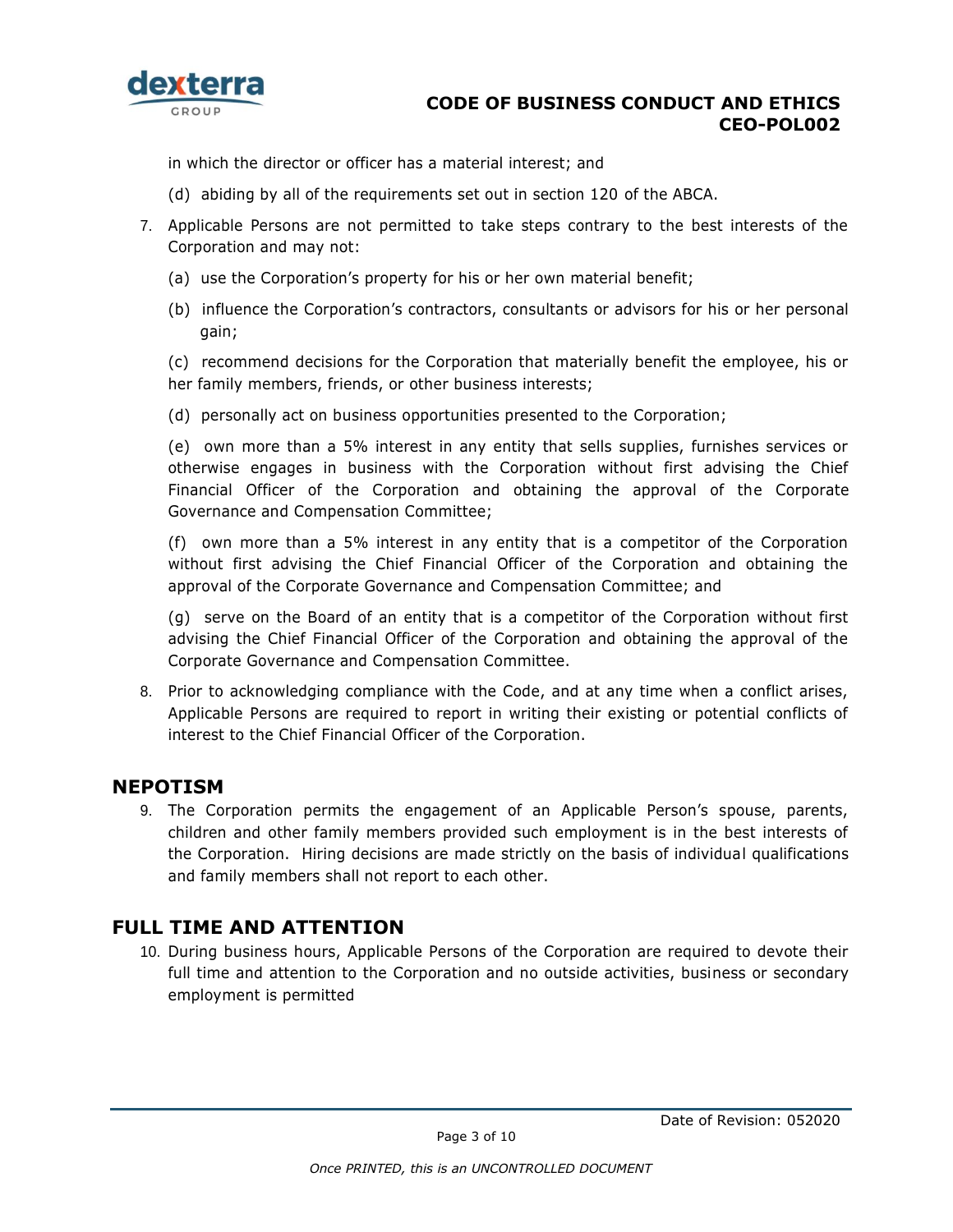

### <span id="page-3-0"></span>**PROPRIETARY INFORMATION**

11. Information stored, processed and used by the Corporation, including but not limited to information regarding the Corporation's customers, suppliers, business contracts, employees and technical operations, is proprietary, must be kept confidential and may not be released or used for personal gain.

### <span id="page-3-1"></span>**ACCOUNTING AND FINANCIAL REPORTING**

12. Applicable Persons must comply with the Corporation's accounting, reporting and internal control procedures and are forbidden to forge, falsify or leave out information which may mislead auditors or other internal or external reviewers of the Corporation's documents, financial or otherwise.

### <span id="page-3-2"></span>**EXPENSE REPORTS**

13. Applicable Persons must submit accurate expense reports in respect of items and activities that are purchased for the Corporation's business.

### <span id="page-3-3"></span>**ELECTRONIC COMMUNICATIONS**

- 14. The Corporation's electronic communications (including email and voicemail) are for use in pursuit of the Corporation's business and while limited use for personal purposes is permitted, such use is not private or confidential and the contents of such information may be accessed by the Corporation and others without the prior consent of the individuals who have used the electronic communications.
- 15. The Corporation's electronic communications may not be used:
	- (a) for sending communications that mask the sender's identity;
	- (b) using another individual's password to access technological resources;
	- (c) for generating, sending or saving offensive or illegal material;
	- (d) for copying or distributing copyrighted material; or
	- (e) for installing copyrighted material.

### <span id="page-3-4"></span>**DOCUMENT RETENTION**

- 16. Applicable Persons are required to inform themselves and comply with the Corporation's document retention requirements in compliance with applicable law.
- 17. If litigation or an investigation involving the Corporation is pending, Applicable Persons are prohibited from modifying or destroying relevant documents or records, including personal files and electronic records, and doing so may result in prosecution.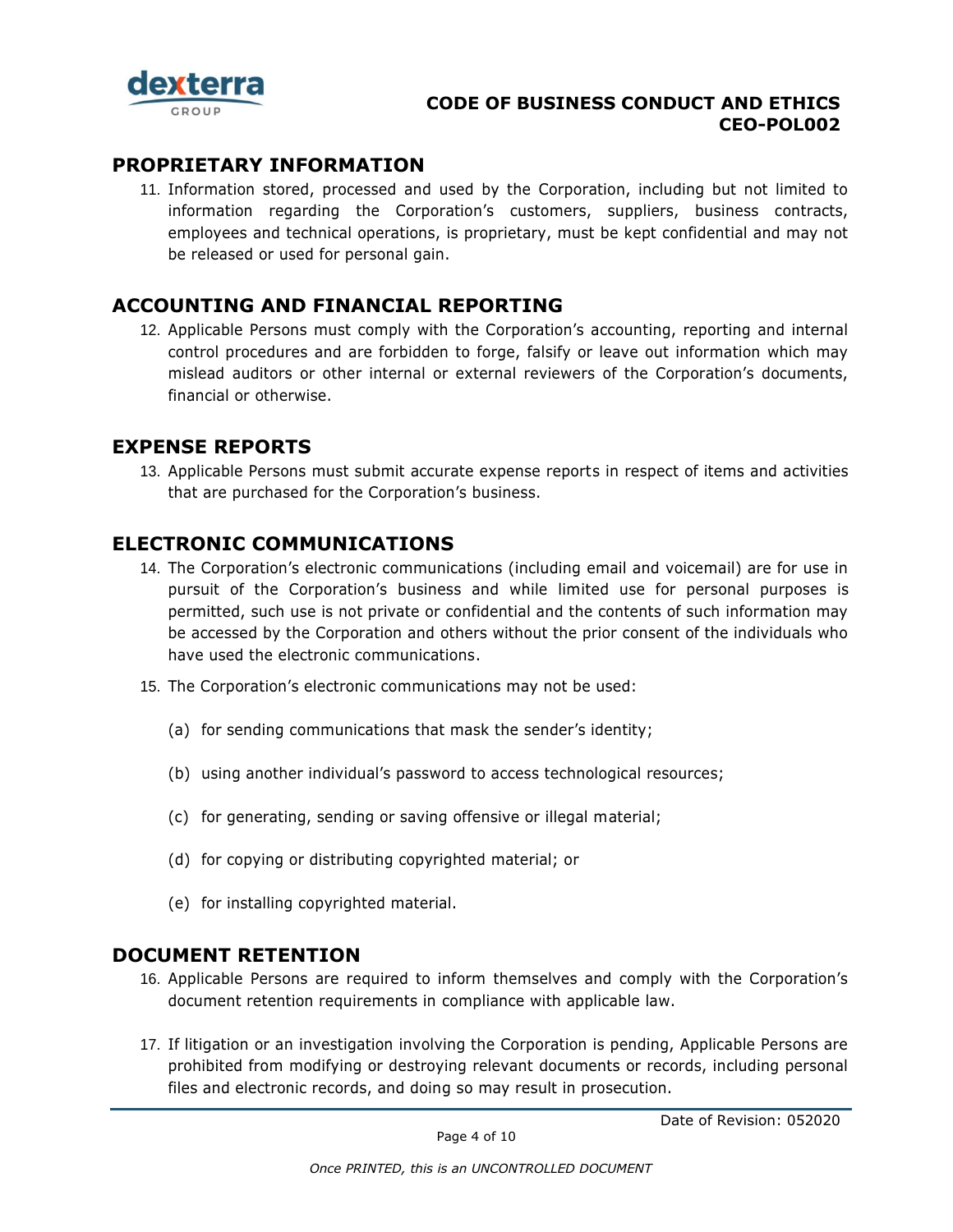

### <span id="page-4-0"></span>**HEALTH, SAFETY AND THE ENVIRONMENT**

- 18. Each Applicable Person is responsible for working safely and complying with all of the Corporation's health, safety and environment rules and protocols at all times.
- 19. The following behaviours, while at the Corporation's premises or worksites, are unacceptable:
	- (a) threats, violence, intimidation, assault, harassment;
	- (b) the possession, use or distribution of firearms, weapons and explosives;
	- (c) the destruction or pollution of the Corporation's property or neighbouring property.
- 20. Applicable Persons must not:
	- (a) Report to work or work in an impaired condition, either through alcohol, drugs (whether prescription or non-prescription, lawful or unlawful), or otherwise;
	- (b) Consume, use, possess, distribute, manufacture, or offer for sale any alcohol or drugs (including marijuana/ cannabis) at the Corporation's premises or worksites at any time or at any time while working for the Corporation (including during lunch breaks or other rest periods during the work shift), except the use of non-prescription medication lawfully sold in Canada or drugs which require a personal prescription or authorization from a licensed treating physician, and only if the prescription or non-prescription drug is not expected to cause the Applicable Person to be impaired in any way while working for the Corporation and does not adversely affect the Applicable Person's ability to safely perform their duties. This prohibition extends to Applicable Persons' vehicles, lockers, bags or other belongings.
- 21. If evidence supports a reasonable suspicion of the use, possession or distribution of prohibited items, the Corporation reserves the right to conduct searches on the Corporation's premises and in property belonging to the Corporation.

## <span id="page-4-1"></span>**DISCRIMINATION AND HARASSMENT**

22. The Corporation is committed to a healthy, harassment-free work environment for all our Applicable Persons. Workplace harassment will not be tolerated. Harassment occurs when an employee is subjected to unwelcome verbal or physical conduct because of race, religious beliefs, colour, place of origin, gender, mental or physical disability, ancestry, marital status, family status or source of income. Human rights laws prohibit harassment in the workplace. Unwanted sexual advances, unwanted requests for sexual favors, and other unwanted verbal or physical conduct of a sexual nature constitute sexual harassment when: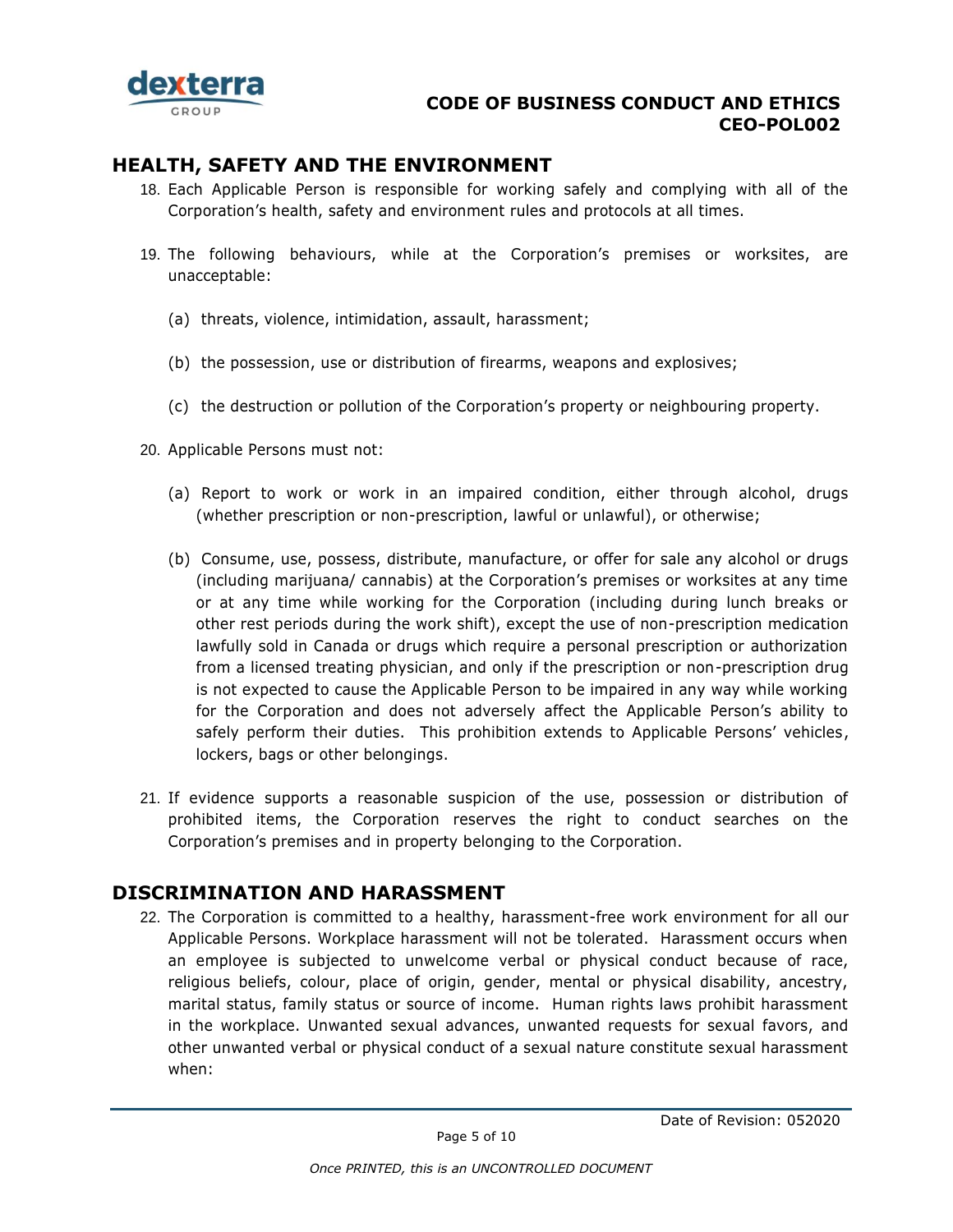

(a) submission to such conduct is made either explicitly or implicitly a term of, or condition of, an individual's employment; or

(b) submission to, or rejection of, such conduct by an individual affects that individual's employment.

- 23. Applicable Persons who discover workplace discrimination or harassment are required to report such activity to their immediate supervisor or to the Vice President Human Resources.
- 24. The Corporation prohibits retaliation in any form against individuals who advise of discrimination or harassment, or who file a complaint, testify, assist or participate in any investigation by the Corporation or any government agency.

#### <span id="page-5-0"></span>**GIFTS AND ENTERTAINMENT**

- 25. Applicable Persons may give and receive reasonable gifts and participate as hosts and guests in entertainment provided:
	- (a) there is no requirement or appearance of impropriety or obligation; and
	- (b) the gift or entertainment does not violate the law, standards of business conduct or this Code.
- 26. Applicable Persons may not make payments, provide gifts or entertainment for the purpose of influencing any government or regulatory personnel having jurisdiction or influence over the business of the Corporation. Strict rules apply when we do business with governmental agencies and officials. Because of the sensitive nature of these relationships, talk with your supervisor before offering or making any gifts to governmental employees.

#### <span id="page-5-1"></span>**FAIR DEALING**

- 27. Applicable Persons are required to deal honestly and fairly with the Corporation's customers, suppliers, competitors and other third parties, including governmental agencies, and to that end shall not:
	- (a) make false or misleading statements to customers, suppliers or other third parties or about competitors;
	- (b) solicit or accept from any person that does business with the Corporation, or offer to extend to any such person, cash of any amount, gifts, gratuities, meals or entertainment that could influence or give the appearance of influencing the Corporation's business relationship;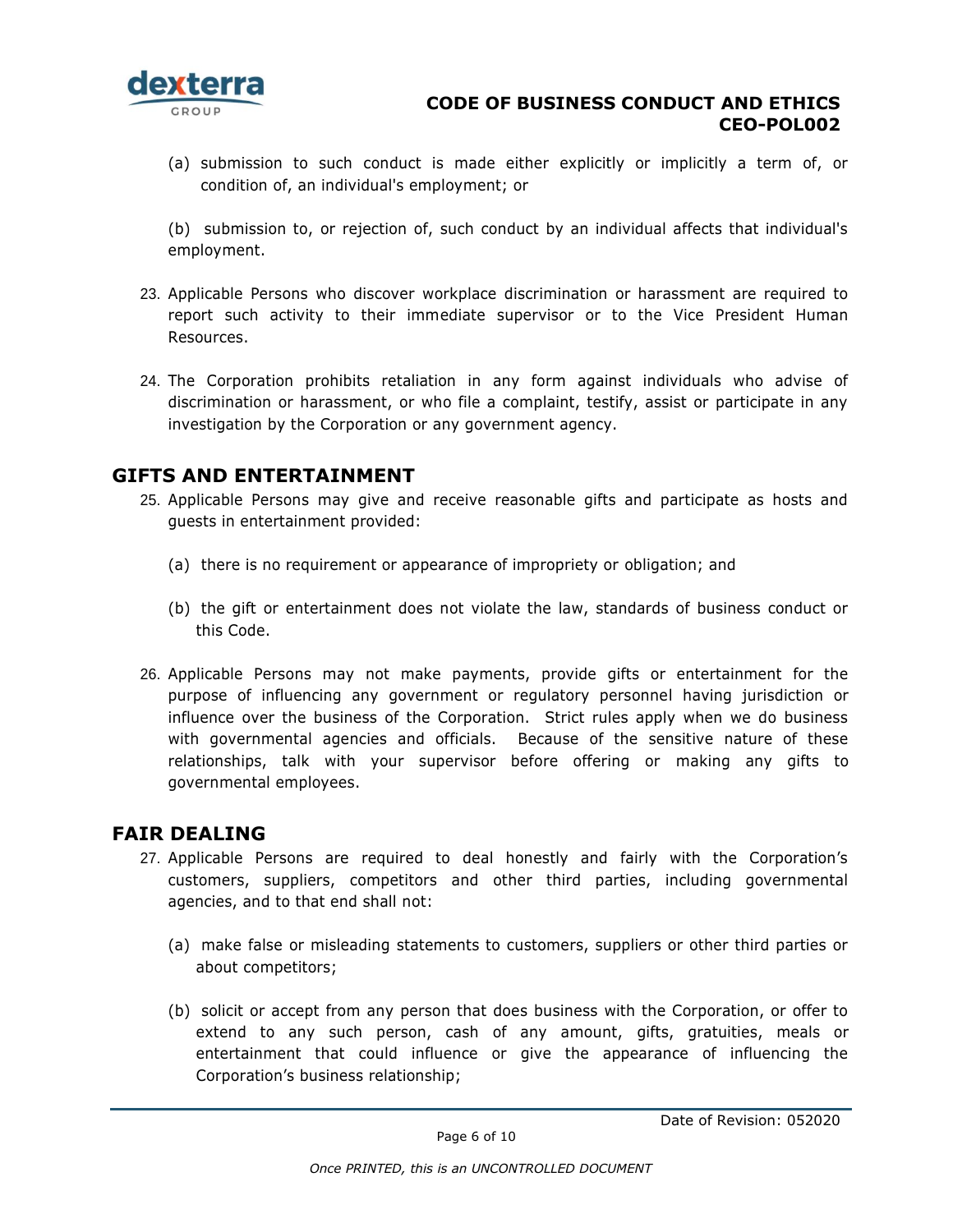

- (c) solicit or accept a fee, commission or other compensation for referring customers to third-party vendors; or
- (d) otherwise take unfair advantage of customers, suppliers or third parties through manipulation, concealment, abuse of confidential information or any other unfair practice.

### <span id="page-6-0"></span>**CONTRACTORS AND SUPPLIERS**

- 28. The Corporation requires its Applicable Persons to evaluate contractors' and suppliers' products and services on the basis of its quality, reliability, service, price and delivery and prohibits purchases to be made on the basis of personal relationships or the opportunity for personal or financial gain.
- 29. Applicable Persons must respect the terms of supplier and contractor contracts and safeguard confidential information received from suppliers and contractors.

### <span id="page-6-1"></span>**COMPETITORS**

30. Information regarding competitors must be obtained legally and Applicable Persons are prohibited from obtaining competitor information through illegal means including information acquired during a prior employment relationship or through breaching the terms of confidentiality information.

### <span id="page-6-2"></span>**COMMUNICATIONS**

- 31. The Communications and Social Media Policy of the Corporation specifically designates the Chief Executive Officer and the Chief Financial Officer of the Corporation as the only representatives of the Corporation for public disclosure purposes and that no other persons shall have the right to make public disclosure with respect to the Corporation unless designated by the Chief Executive Officer of the Corporation or the Chief Financial Officer of the Corporation and only for specific purposes. Individuals who are not designated as spokespersons are required to decline to respond when contacted by other companies, government agencies, members of the media or individuals regarding the business of the Corporation and are required to report such requests for information, and any subpoena to testify, directly to the Chief Executive Officer of the Corporation or the Chief Financial Officer of the Corporation
- 32. Applicable Persons who are designated as spokespersons by the Chief Executive Officer of the Corporation or the Chief Financial Officer of the Corporation to represent the Corporation are required to ensure that all information they provide is truthful and accurate and must ensure that their oral and written comments are not intended to mislead.
- 33. Applicable Persons are required to abide by the Corporation's Communications and Social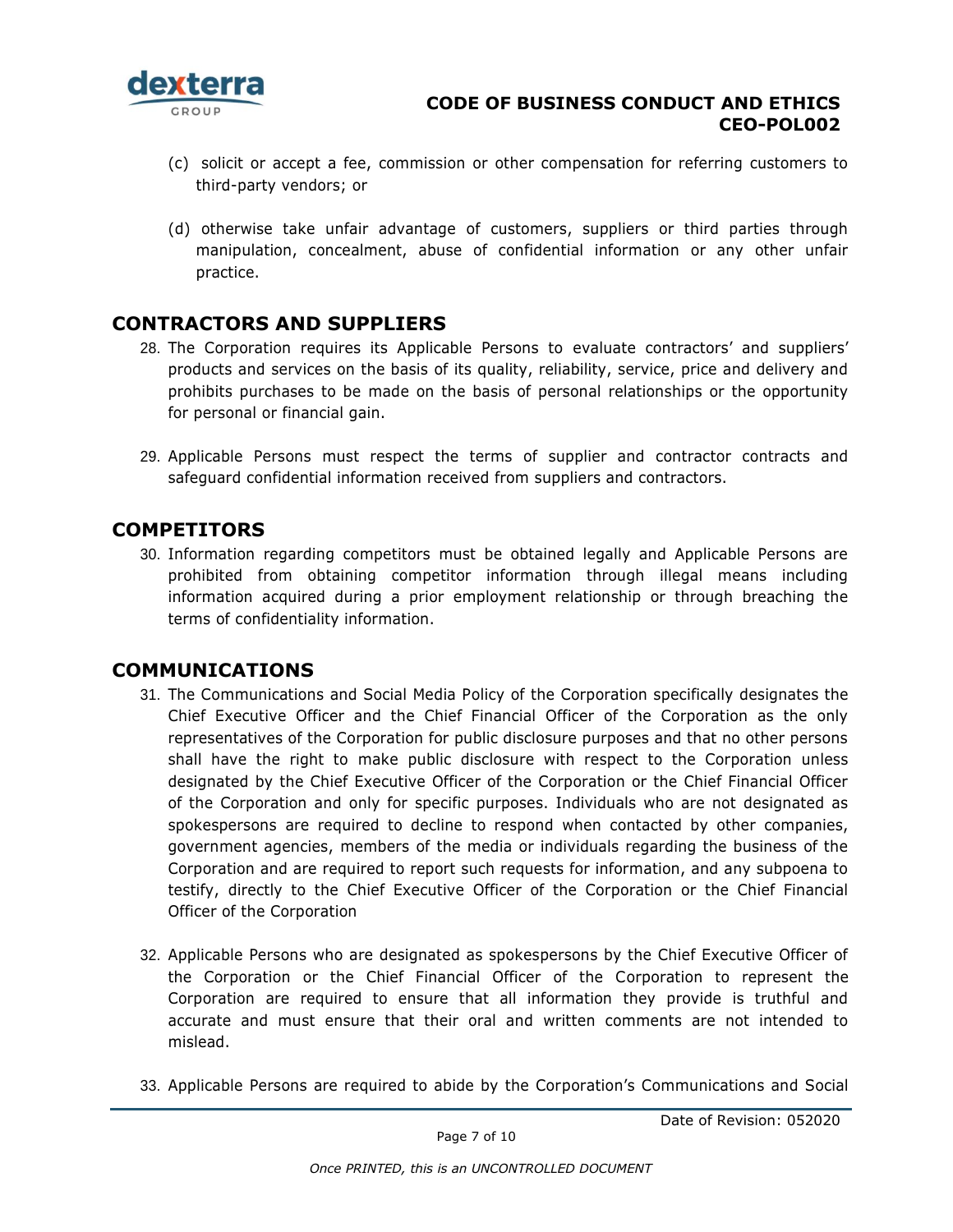

Media Policy, particularly with respect to external communications, confidentiality obligations, trading restrictions and blackout periods.

### <span id="page-7-0"></span>**MONITORING**

34. The Corporate Governance and Compensation Committee, on behalf of the Board, monitors compliance with the Code and require Applicable Persons to acknowledge their agreement that they have read, understood and will comply with the Code at the time of the commencement of employment and at any other time at the discretion of the Board as implemented by management.

## <span id="page-7-1"></span>**VIOLATIONS AND HOW TO REPORT A CONCERN**

- 35. Violations of the Corporation's Code or applicable laws, rules and regulations can result in serious damage to the Corporation, its reputation and the reputations of its Applicable Persons. Accordingly, if an Applicable Person has knowledge of any possible violation of the Code or any possible breach of applicable laws, rules or regulations or any possible wrongdoing or questionable practices regarding accounting or auditing matters or internal accounting controls (collectively called an "**Alleged Wrongdoing**"), that Employee is encouraged to report such in accordance with the provisions of this Code.
- 36. The report should be made to the Applicable Person's immediate supervisor, if appropriate. If the Applicable Person is of the view that it would be more appropriate under the circumstances to take the Alleged Wrongdoing to higher levels, due to either the nature of the Alleged Wrongdoing or, if earlier reports through normal channels have not been acted upon, then that Applicable Person has the right to directly contact:
	- a) the Chairman of the Audit Committee through the Whistleblower Hotline to report an Alleged Wrongdoing that relates to any theft, fraud, questionable accounting (including internal accounting controls) or auditing matters or any other financial matters;
	- b) the human resources department of the Corporation to report an Alleged Wrongdoing that relates to any matter other than those financial matters described above.
- 37. Complaints will be handled on a strictly confidential basis and may be submitted anonymously provided that if the Applicable Person does identify his/herself, disclosure of the person's identity and the confidential information submitted may be disclosed to the extent required to permit a thorough and effective investigation or may be required to be disclosed by law. Unless required by law, the Corporation shall not make, nor shall it tolerate, any effort to ascertain the identity of the Applicable Person making an anonymous report.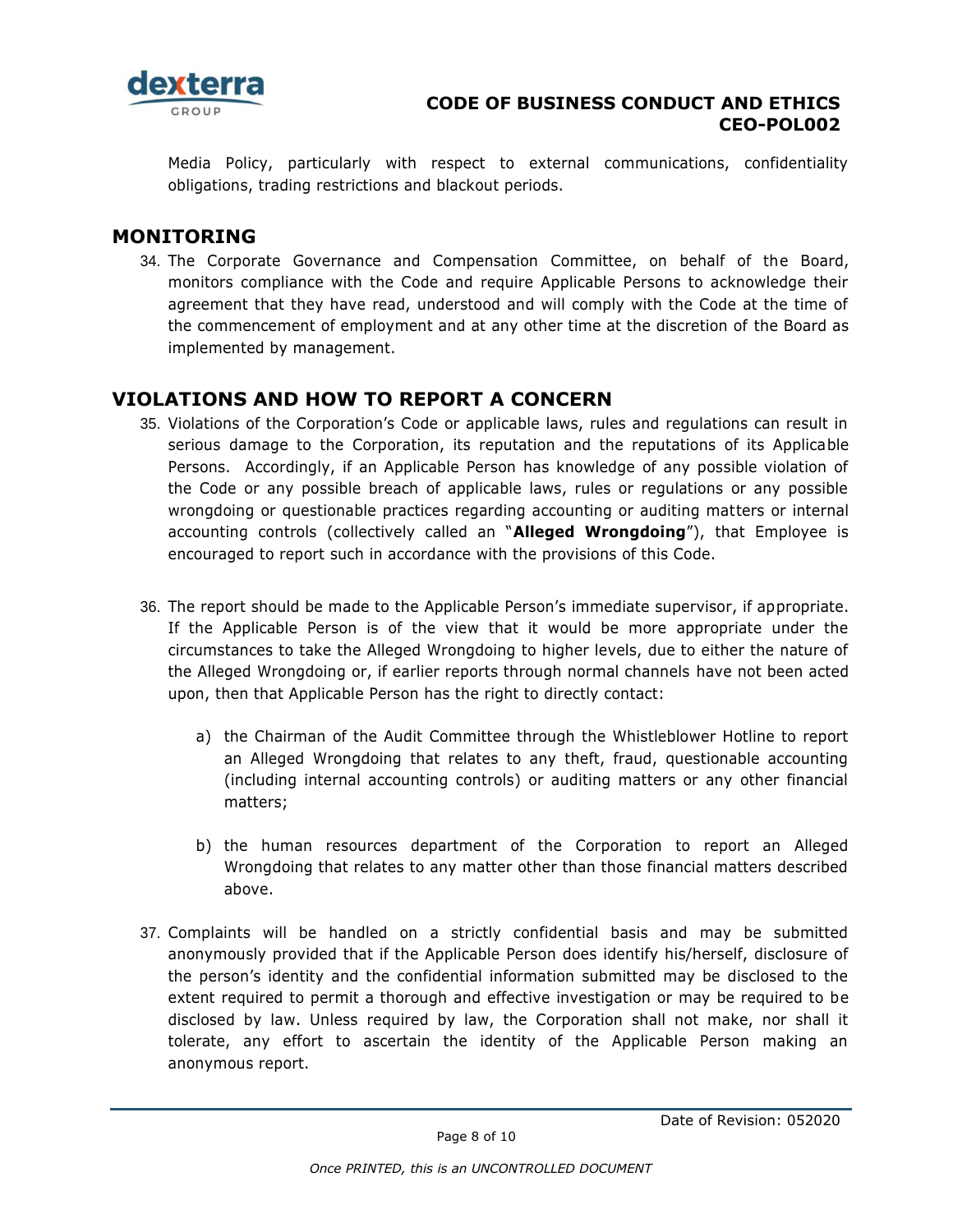

- 38. Each complaint will be thoroughly investigated to ensure there are sufficient grounds and evidence supporting it. Upon confirmation of the Alleged Wrongdoing, the matter will be resolved by appropriate action.
- 39. To access the Whistleblower Hotline for complaints described above, Applicable Persons can use any of the methods provided to them in the internal information the Corporation has provided to them.

### <span id="page-8-0"></span>**RETALIATION**

- 40. The Corporation and its Applicable Persons shall not retaliate against any Applicable Person who reports, in good faith, an Alleged Wrongdoing or a retaliatory act or who assists in the investigation of the Alleged Wrongdoing. The term "in good faith" means that the reporting Employee should have evidence or reasonable grounds for believing that an Alleged Wrongdoing or retaliatory act has occurred and must act without malicious intent or personal agenda. Reports of Alleged Wrongdoings or retaliatory acts that were not made in good faith will be viewed as a serious disciplinary offence and may be subject to disciplinary actions up to and including termination of employment for cause without notice or payment in lieu of notice.
- 41. Applicable Persons are required to cooperate with investigations regarding complaints including complaints regarding retaliation.

### <span id="page-8-1"></span>**CONSEQUENCES**

- 42. Individuals may face disciplinary action if they violate the Code or assist others to violate the Code, condone or fail to report violations of the Code or retaliate against any individual who reports a Code violation, including:
	- a) a warning or written reprimand;
	- b) suspension, demotion or termination of employment;
	- c) required reimbursement of losses or damages; and
	- d) referral for criminal prosecution or civil action.

#### <span id="page-8-2"></span>**WAIVERS**

43. Applicable Persons who have breached or whose future conduct or actions may breach this Code must immediately report the failure or anticipated failure to either the Chairman of the Corporate Governance and Compensation Committee or through the Whistleblower Hotline. If the reporting contains a request for a waiver of such breach, that request shall be filed with the Chairman of the Corporate Governance and Compensation Committee for review and recommendation by that Committee. The Corporate Governance and Compensation Committee shall examine the circumstances related to the breach or